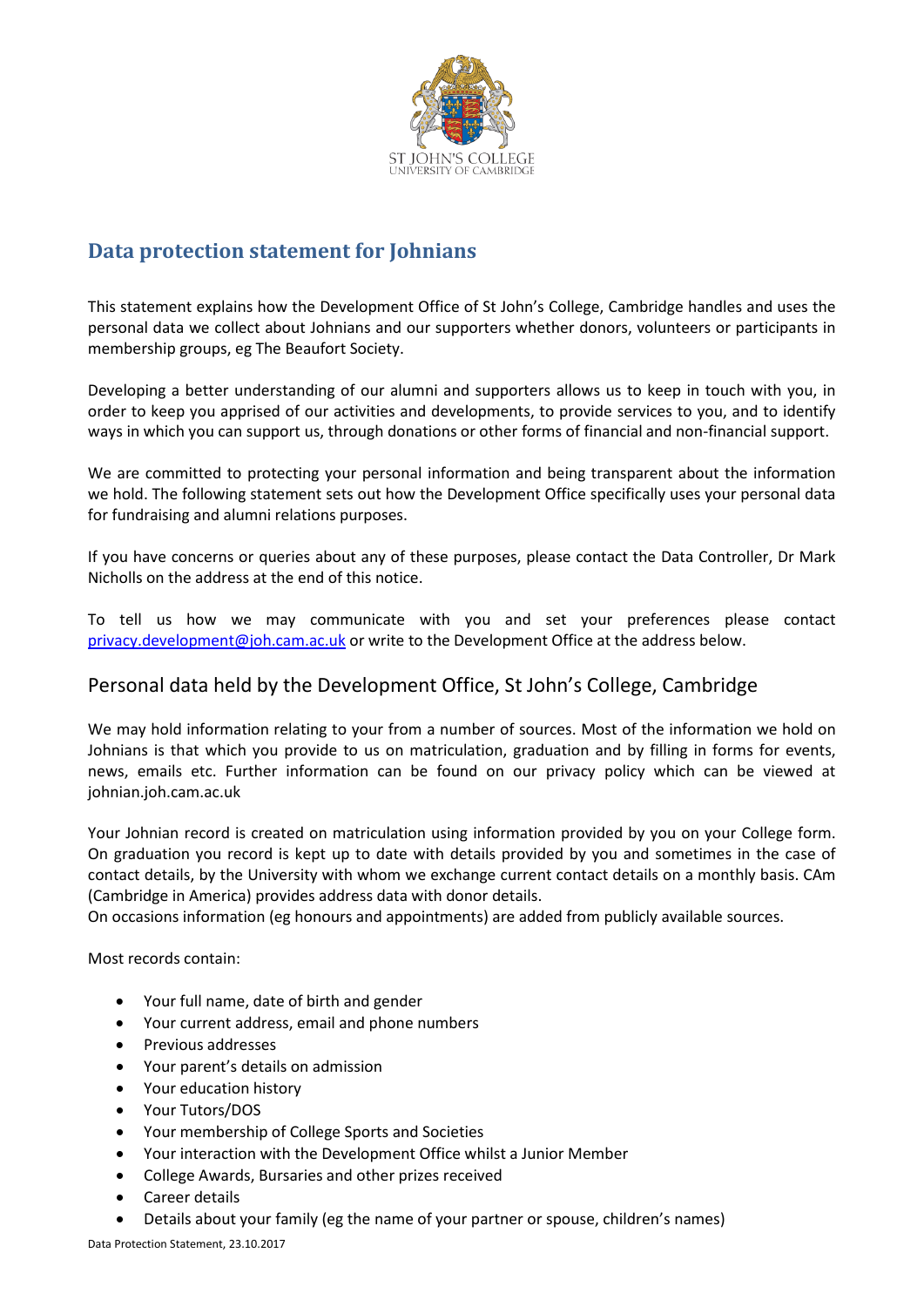- Personal data provided by you for specific purposes (eg disability and dietary preferences for event management purposes)
- Events attended
- Details of donations both monetary and in kind (including use of premises and sponsorships)
- Your relationships with other alumni of supporters of College
- Memberships such as the Beaufort Society and Choir Association
- Copies of acknowledgements for gifts, events etc
- Copies of correspondence with the Development Office
- Your communication preferences based on information which you provide to us
- Your interests and extra-curricular activities as provided to 'Members News' and from conversations and press coverage

On occasions we augment the data we hold from publicly available data. We use targeted internet searches and we may search the following websites (either directly of by using search engines), where relevant in order to maintain the accuracy of the data listed above:

Public sources for companies (in order to find personal data of those companies' employees, etc):

- Companies House and other business-related resources (free and subscription) for UK companies
- Company websites
- US Securities and Exchange Commission for US companies

Public sources for individuals:

- Who's Who (subscription)
- Sunday Times Rich List
- Other Rich lists eg Forbes Magazine's international rich lists
- Property websites
- The Queen's Honours Lists
- 192.com
- LinkedIn, to check business details
- US White Pages

Press sources:

• Factiva (subscription) for international press

## How your data is used by the Development Office

Your data is used by us for a number of interdependent purposes in support of alumni relations and fundraising. These include:

- Sending you publications (eg Johnian News and The Eagle)
- Sending event invitations
- Conducting surveys following events and publications
- Sending appeals and requests for donations
- Promotion of the Beaufort Society
- Research ahead of face to face meetings
- Arranging and notes of face to face meetings
- Administrative purposes (eg processing event attendance request or donation)
- Managing personal preferences, feedback and complaints
- Maintaining monthly data exchange of current contact details with the University

Before accepting major donations we are required to conduct due diligence, including reviewing publicly available personal data relating to the donor's criminal convictions and offences.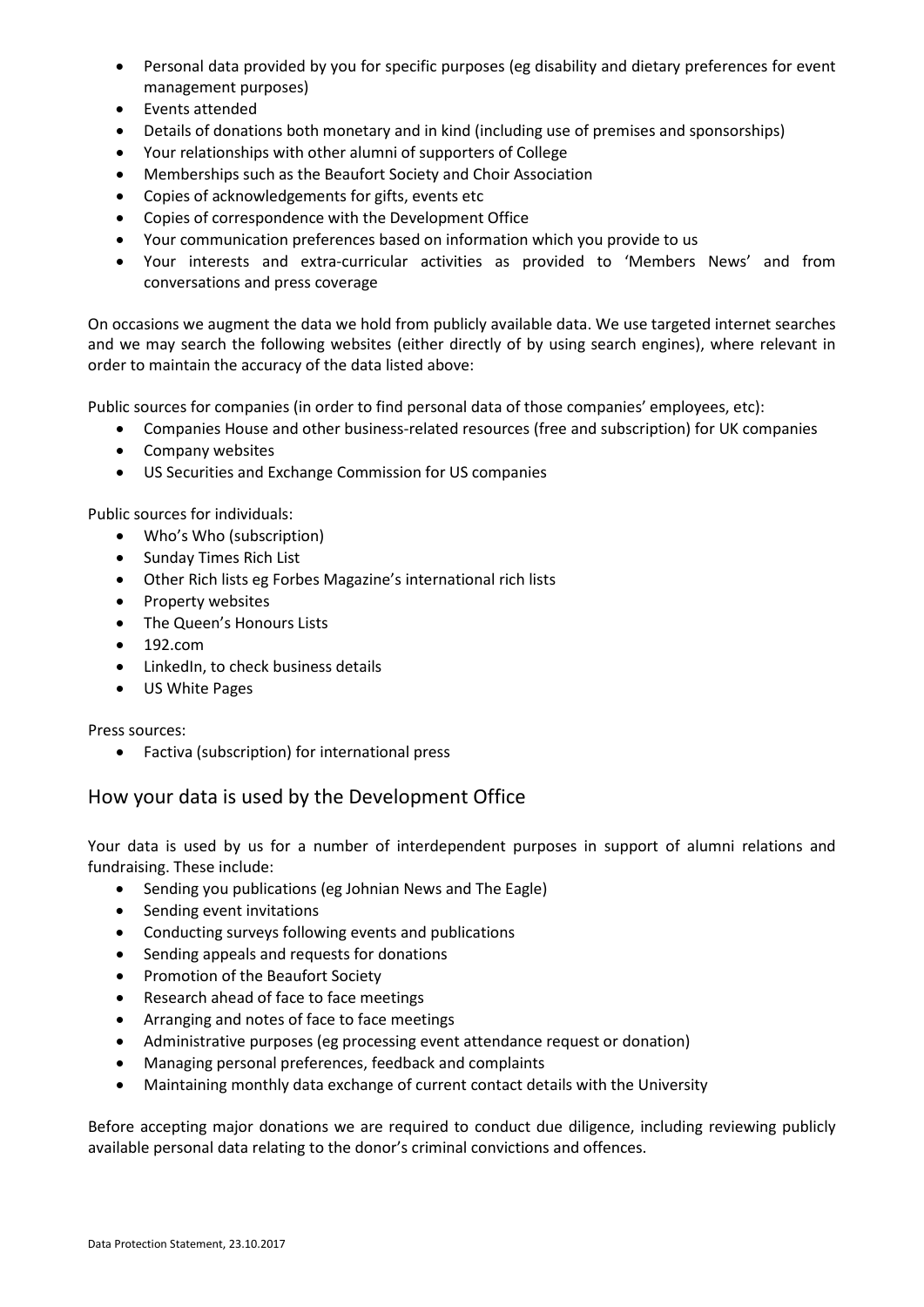Communications may be sent by post, telephone or electronic means (principally by email) depending on the contact details we hold and the preferences expressed by you about the types of communications you wish to receive.

## When the Development Office shares your data with others (our partners)

Updates to contact details and changes to your name/title are shared with the University on a monthly basis. Transmission of data between the Development Office and the University is managed through agreed processes which comply with relevant data protection legislation. The University has its own data protection statement and procedures.

Publications you receive from us are sent by selected mailing houses with which we have a third party data protection agreement in place. Files are encrypted and destroyed after mailing and your data is never sold on.

#### How we protect your data

Before using a third party service we ensure data sharing agreements are in place. We send address data to a mailing house when posting our publications and we use an external provider to assist with the preparation and running of our Telethon.

We do not sell your personal data to third parties under any circumstances or permit third parties to sell on the data we have shared with them.

We facilitate communication between individual alumni, but we do not release your personal contact details without your express permission.

Data is on occasion shared within College for the purposes of reconnecting Johnians with Teaching staff and when booking dinner and accommodation.

## Your rights

You have the right to:

- ask us for access to, or rectification or erasure of data
- restrict processing (pending correction of deletion)
- object to communications or direct marketing
- ask for the transfer of you data electronically to a third party (data portability)
- You have the right to lodge a complaint with the Information Commissioner's Office at <https://ico.org.uk/concerns/>

#### Further information

The legal basis for processing your personal data for the interdependent purposes set out above is that it is necessary for the pursuit of out legitimate interests. We always handle your personal data securely and minimise its use, and there is no overriding prejudice to you by using your personal information for these purposes. In addition, there is no statutory or contractual requirement for you to provide us with any personal data.

Please contact us at [privacy.development@joh.cam.ac.uk](mailto:privacy.development@joh.cam.ac.uk) if you have any concerns or questions about the above information or you wish to ask us not to process your personal data for particular purposes. Where you have specific requests relation to how we manage your data, we will endeavour to resolve these, but please note there may be circumstances where we cannot comply with specific requests.